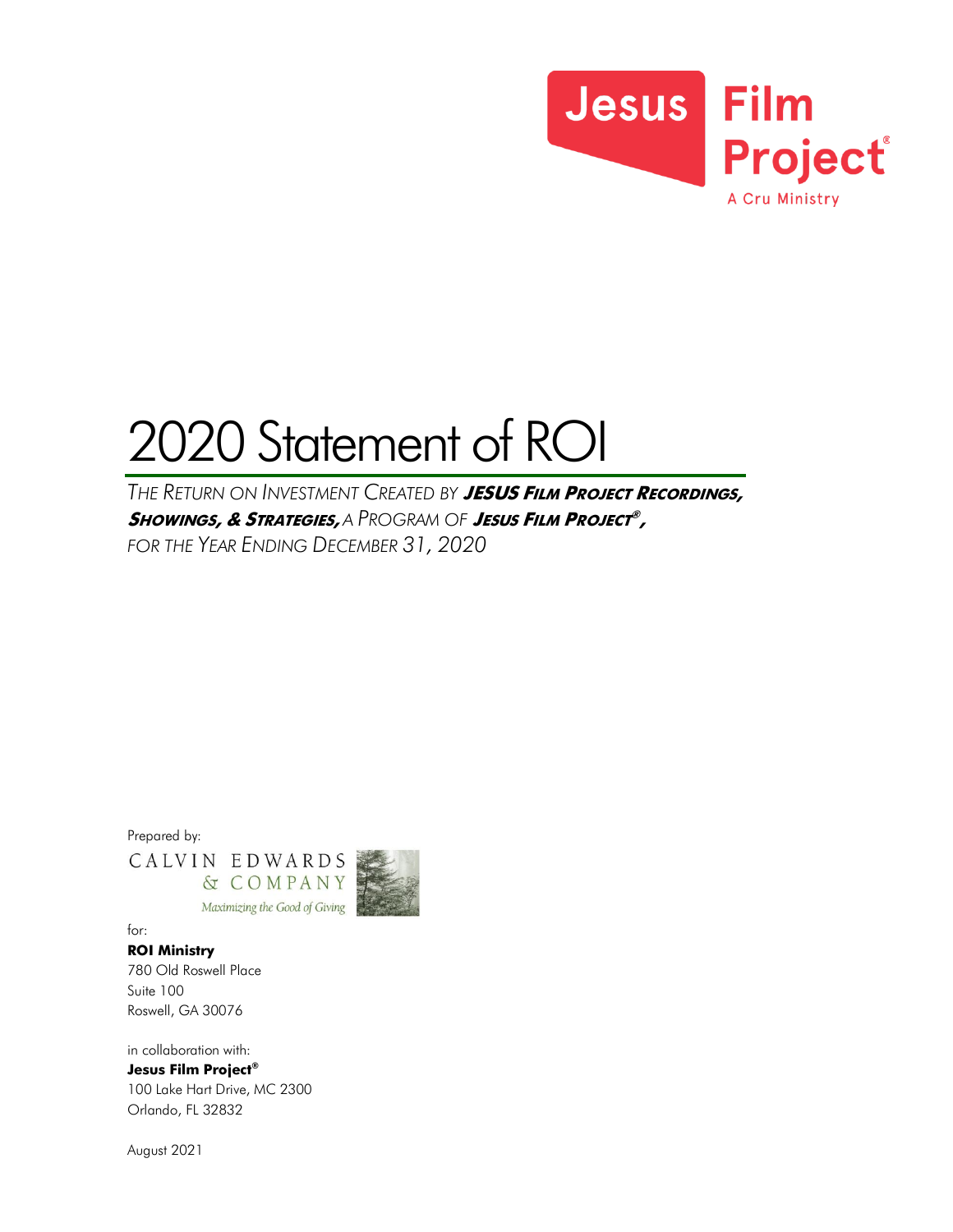#### *NOTICE*

*Version 1.0, August 2021. Copyright © 2021 ROI Ministry (ROIM) and Calvin Edwards & Company (CEC), a philanthropic advisory firm. For additional information, contact CEC at 770.395.9425 or info@calvinedwardscompany.com. To learn more about ROIM and its "Top 10" ministry list, contact ROIM at 678.264.7587 or timothycbarker@gmail.com. This 2020* Statement of ROI *was prepared using information and materials provided by Jesus Film Project® (JFP), discussions with JFP personnel, research of public records, and other sources. It may be copied and distributed to support the program it describes but may not be used for any commercial purpose.*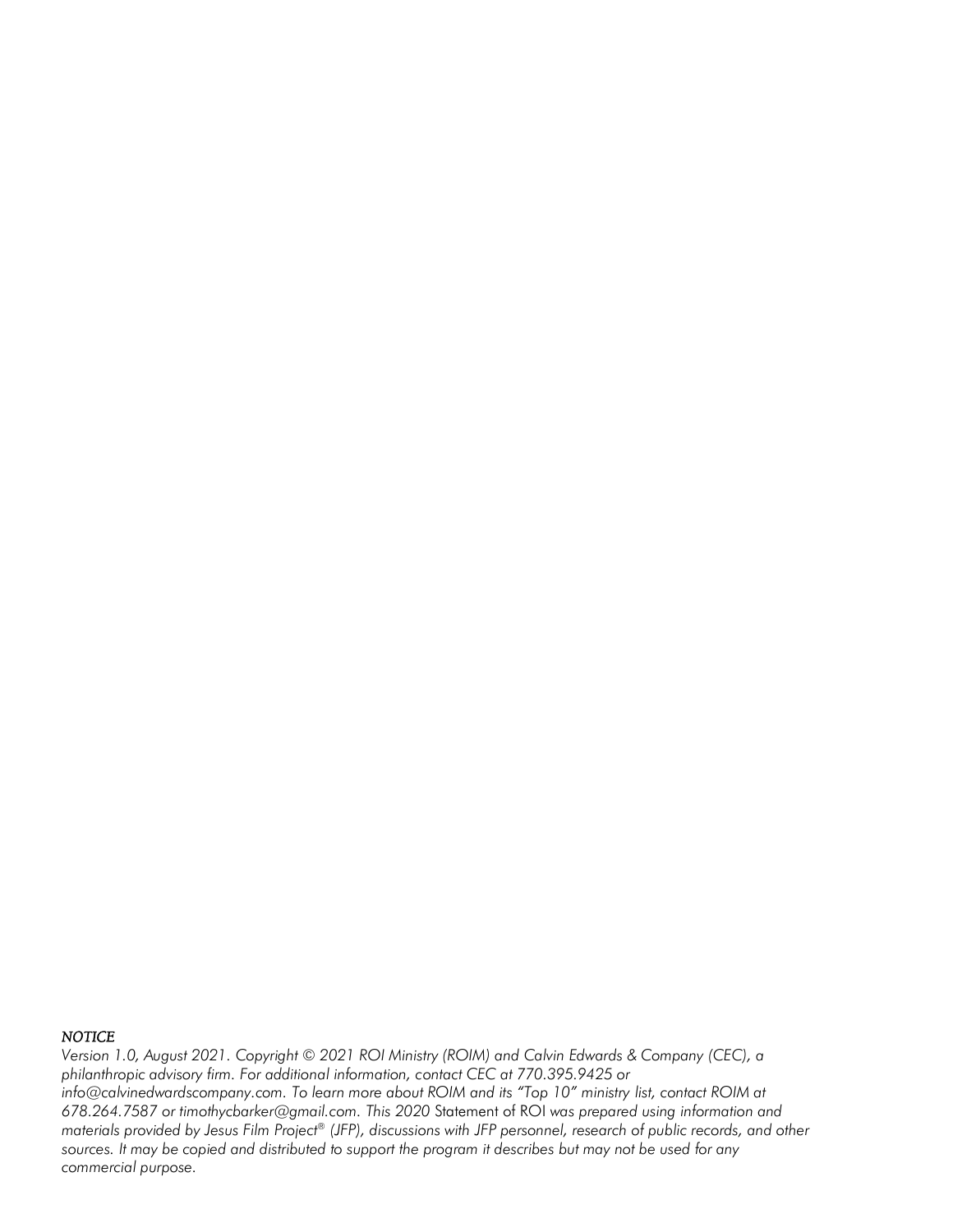

# Introduction

ROI Ministry (ROIM) seeks to find, support, and promote ministries that have high levels of impact per dollar invested. These organizations proclaim the gospel, bring people to faith, or help the poor and needy in the name of Christ—and do so in very effective ways, thus ensuring a high return on investment (ROI) for kingdom giving.

Each year, since 2011, ROIM has identified and published its list of "Top 10" ministries that operated programs in the prior year that reaped significant outcomes with the finances entrusted to them. For 2020, the list includes *Jesus Film Project®* and its program, *Jesus Film Project Recordings, Showings, & Strategies.*

Calvin Edwards & Company (CEC), a philanthropic advisory firm in Atlanta, GA, has extensive experience calculating ROI, and performing similar analyses, for many organizations worldwide. ROIM has engaged CEC to conduct a professional, third-party review and ROI calculation of each "Top 10" ministry program since 2014. CEC was not engaged to identify the ministry programs or verify that their ROI exceeds others'.

In addition to considering kingdom "return," ROIM has adopted 18 standards that "Top 10" ministries should meet. These are presented in Appendix A. How Jesus Film Project*®* and its program align with these standards is indicated on the following pages with color-coded symbols. The Confidence Rating that appears on page 5 is an estimate of CEC's confidence that the ROI calculation is reasonably accurate. It is based on (i) findings when the organization's claims pertaining to compliance with standards were examined, and (ii) analysis of the quality of the data and explanations provided to perform the calculation.

Jesus Film Project*®* completed the application process for its program, Jesus Film Project Recordings, Showings, & Strategies, and it was selected by ROIM from a pool of applicants. This *2020 Statement of ROI,* created by CEC, constitutes an independent verification that the program efficiently and effectively used funds in 2020 to reach the lost with the gospel.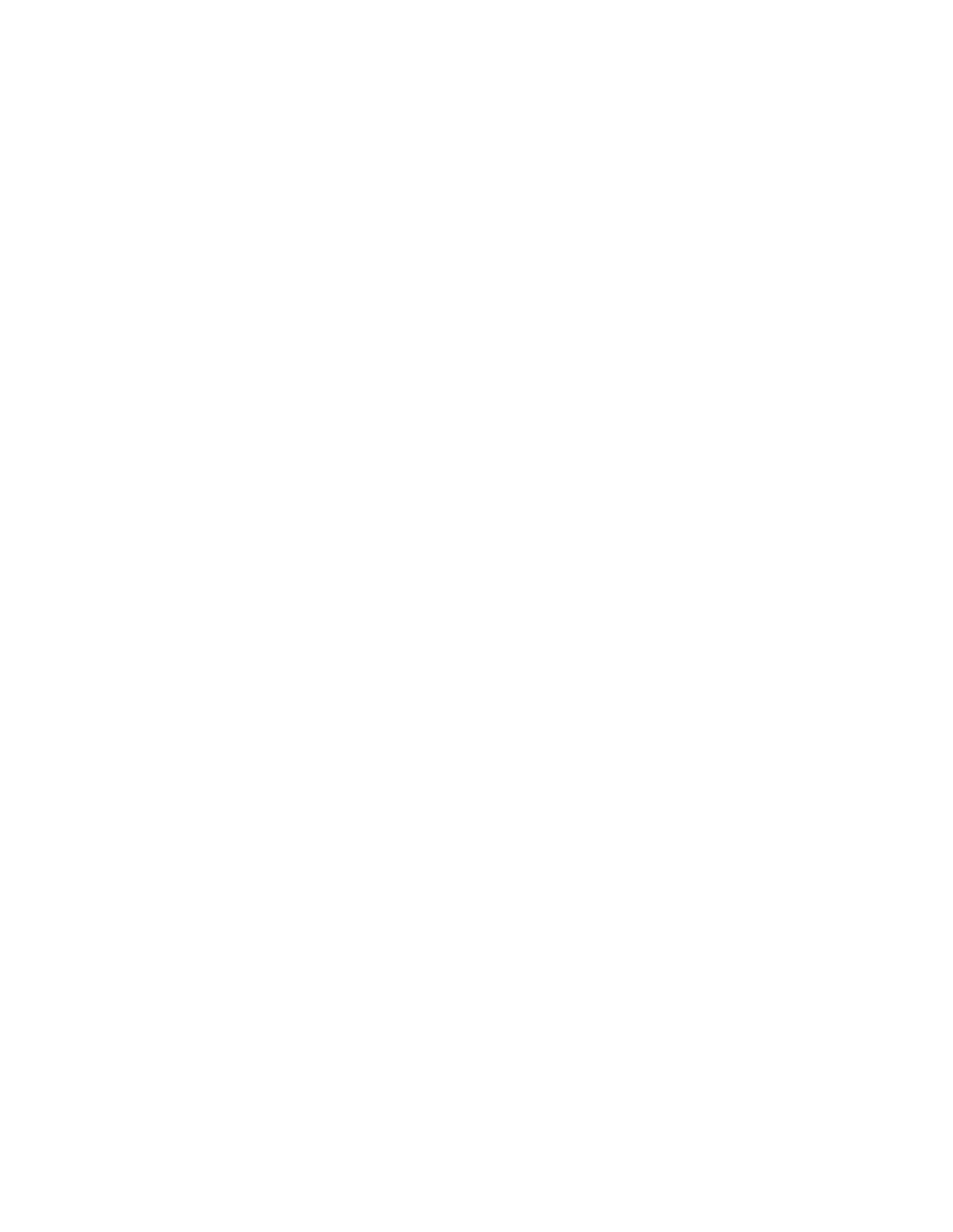#### **Legal Name**

Campus Crusade for Christ, Inc. (Cru). Jesus Film Project® (JFP) is a ministry of Cru.

#### **Address**

100 Lake Hart Drive MC 2300 Orlando, FL 32832

**Telephone** 407.826.2300

**Website** www.JesusFilm.org

**Email** Info@JesusFilm.org

#### **Mission**

"To reach every person on earth with the message of eternal life in Jesus Christ, through film, in his or her own heart language."

**Geographic Focus** Worldwide

#### **Strategy**

To reach every person on earth with the message of eternal life, through film, JFP produces and dubs films about Jesus into hundreds of languages and distributes them inperson, online, and through partners.

#### **Statement of Faith**

**1** Yes, consistent with historic Christian creeds

4 Yes, subscribes to the Covenant *2* **Lausanne Covenant**

**Leadership Faith Commitment** Leadership manifests a personal *3* commitment to Jesus and is actively involved in a church.

#### **Number of Paid Staff**

460 staff including salaried and support-raising.

**Board**

 As a ministry of Cru, JFP does *4* not have its own board; Cru's board has ten members.

#### **Independence**

Nine members are independent *5*

## Jesus Film Project

#### **Board Donors**

All ten have contributed within the past 12 months.

**Meeting Frequency 6** Quarterly

#### **SENIOR EXECUTIVE**



Josh Newell became JFP's executive director in 2018. Josh has served with JFP and related global ministries for 21 years. In 2000,

he coordinated *JESUS* film translations for the North Africa, Middle East, and Central Asia regions. He subsequently served as director of marketing and communications for JFP.

#### **Audited Financial Statements**

**7** Yes, Ernst & Young Global LLP audits Cru's financials, which consolidate JFP's.

#### **Transparency**

 Yes, Cru financial statements *8 10* are mailed to the board quarterly. *8* JFP financial statements are on its website.

#### **Accounting Controls**

**9** Yes, internal accounting controls have been implemented.

#### **Responsiveness**

**11** Acceptable; responded to questions with no significant delays or gaps

**501(c)(3) 12** Cru received 501(c)(3) status in January 1959

**DONATION DEDUCTIBILITY** Yes, U.S.

**Latest Form 990 Filing** None; as a Religious Missionary Order, Cru and JFP are not required by the IRS to file a 990.

13 Cru, 1951; JFP, 1979 **Founded**

**Legal Relationship to Other Entities** None. JFP is a ministry of Cru.

#### **Program Components**

- **Jesus Film Project Recordings, Showings, & sTRATEGIES**—see description on page 4.
- **Mission 865™ and Immigrant Recording Project**—translating the JESUS film into every heart language of people groups larger than 50,000.
- **Digital Platform & App** evangelism via JesusFilm.org and with a widely-accessible app.



*Youth in south Asia gather around a tablet to watch Jesus Film Project media during the COVID-19 pandemic.*

#### **Script Adaptor Workshops**—

equips people all over the world to effective translate the JESUS film in their own heart language.

#### **Statement of Financial Position, 12/31/20**

| Assets             | \$34,875,740 |
|--------------------|--------------|
| <b>Lightlifies</b> | \$57,009     |
| Net assets         | \$34,818,731 |

*Source: Unaudited financial statements of Jesus Film Project. A Statement of Financial Position is the balance sheet of a nonprofit organization.*

#### **STATEMENT OF ACTIVITIES, 1/1/20 – 12/31/20**

| Revenue    | \$69,683,000 |
|------------|--------------|
| Expenses   | \$62,774,000 |
| Net income | \$6,909,000  |
|            |              |

*Source: Unaudited financial statements of Jesus Film Project. A Statement of Activities is the income statement or profit & loss statement of a nonprofit organization.* 

#### **Ministry Uniqueness**

No other film in history has been translated into as many languages or viewed as many times.

ROI Standard met; numbers correspond to Standards in Appendix A. ROI Standard is not met.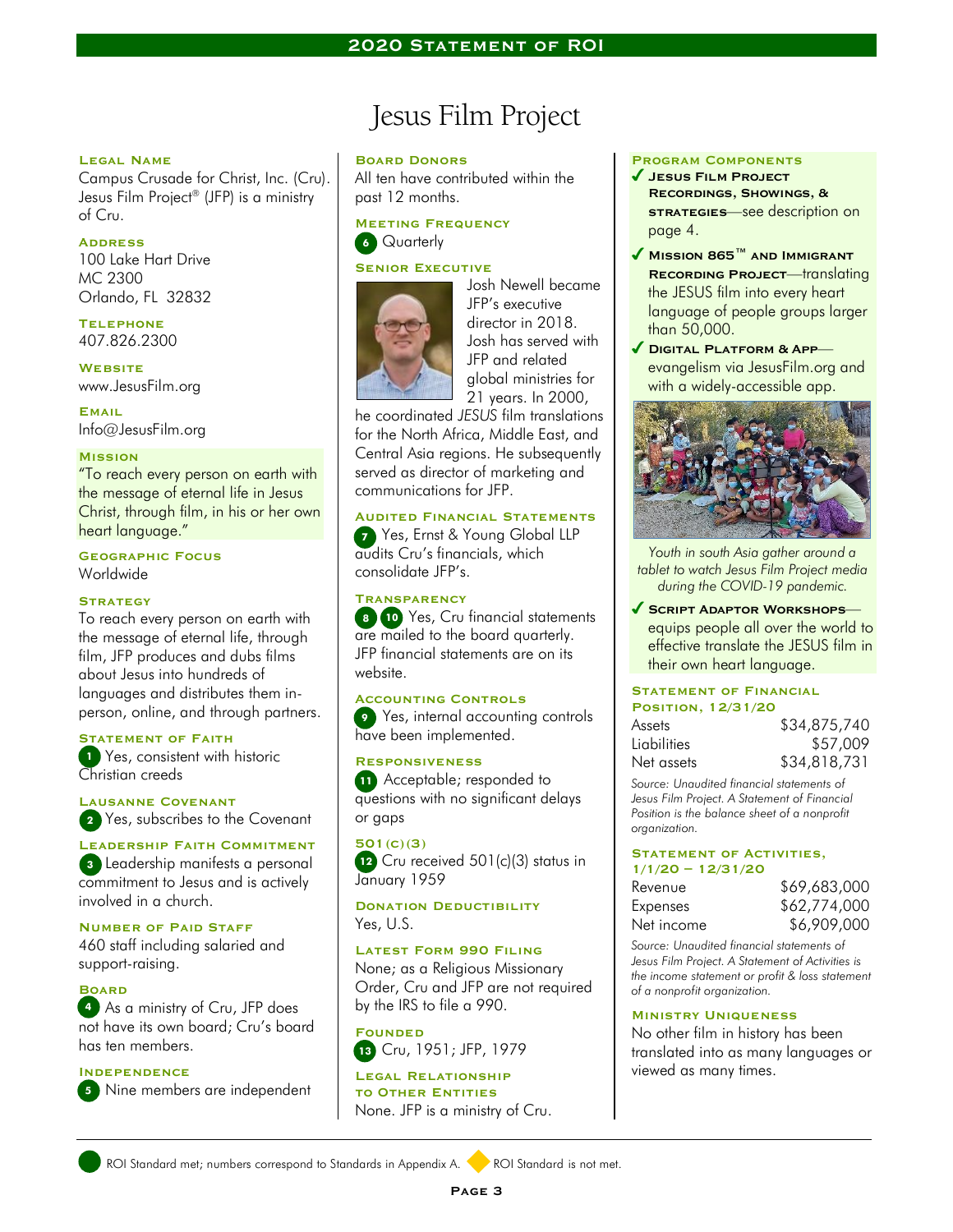# Jesus Film Project Recordings, Showings, & Strategies

#### **P r o g r a m P u r p o s e**

All of JFP's products and programs are directed toward the showing and distribution of *JESUS*, so JFP is a singleprogram ministry; therefore, the program purpose is the same as the organization's purpose, to reach every person on earth with the message of eternal life in Jesus Christ, through film, in their own heart language.

#### **P r o g r a m S t r a t e g y**

The program strategy also replicates the organization's strategy. JFP produces and dubs films about Jesus into hundreds of languages and distributes them in person and online. Distribution occurs directly from JFP staff, through volunteers, and via numerous partnerships.

#### **P r o g r a m D e s c r i p t i o n**

Cru's founder, Dr. Bill Bright, had the vision to take the story and message of Christ to the world using film. In 1979, JFP's founding director, Paul Eshleman, helped produce the film on location in Israel. The two-hour



*Post-showing prayer in Senegal after a crowd watched JESUS using a portable projector system.*

docudrama about the life of Christ, based on the Gospel of Luke, was designed to tell the gospel story simply, truthfully, and completely. JFP gives people the opportunity to have a face-to-face encounter with Jesus through the *JESUS*. JFP also produces contextualized films, such as: *Walking with Jesus* (Africa), *Following JESUS* (India), *Magdalena (for women)*, *The Story of Jesus for Children*, *Rivka* (discipleship series), and *My Last Day* (anime short film for youth).

These films are distributed through:

- *Partners*—JFP has relationships with hundreds of partner denominations and ministries globally. Churches and other mission organizations help follow up and disciple new believers, train new leaders, and plant churches.
- *Film teams*—JFP and its partners equip indigenous film teams with the strategies, training, and resources needed to share the gospel with *JESUS.*
- *Internet & mass media*—Anyone with an internet connection can download *JESUS* and other film resources through several websites and platforms.

When possible, converts are connected with local churches. Where no local church exists, JFP or a partner, helps to plant one.

#### **R a t i o n a l e f o r t h e S t r a t e g y**

JFP believes movies offer the most dynamic and impactful means to encounter the gospel story—especially in cultures that relay traditions and stories orally. *JESUS* helps reach the one billion illiterate people in the world.

#### **C u r r e n t S t a t u s**

JFP is a very mature ministry.

- $\checkmark$  In 2012, JFP identified 865 languages of 50,000+ speakers who were unreached or needed the gospel in their heart language. As of June 2021, JFP had completed 527 of those translations. When this project is complete, 99% of the world's population will be able to view *JESUS* in their own language.
- In total, *JESUS* is translated into 1,919 languages.
- JFP is partnering with YWAM, Wycliffe/SIL, and Seed Company to help produce *JESUS* for thousands of language groups with fewer than 50,000 speakers.

#### **P r o g r a m I m p a c t**

Since 1979, there have been over 8.1 billion viewings of *JESUS*, with more than 572 million people indicating a decision to follow Christ. Together with partners, 3,000,000<sup>+</sup> churches have been planted.

#### **O u t p u t s**

 The program generated the following outputs in *14*  $2020$ 

- $\checkmark$  191,371,392 YouTube<sup>®</sup> views
- ◆ Church planting film teams worked in 64 countries
- $\sqrt{\ }$  Partnership with 1,500<sup>+</sup> denominations & ministries
- ◆ Shipped 803,587 flash drives, microSD cards, & DVDs

#### **P r i m a r y O u t c o m e**

**15** The return generated by this program is expressed in terms of indicated decisions for Christ. The ROI calculation on the following page refers to this outcome.

#### S E C O N D A R Y O U T C O M E

 Also, the program generates the following outcome: *15 Churches/Groups Planted.* These are formed as a

result of *JESUS* film showings.

The metric associated with this outcome is reported below the ROI calculation on the following page.

#### **E x p e n s e T r a c k i n g**

16 JFP tracks the costs associated with program outputs and outcomes.

**DONOR REPORTING FREQUENCY 17** Monthly

#### **D o n o r A c c e s s**

 Yes *18*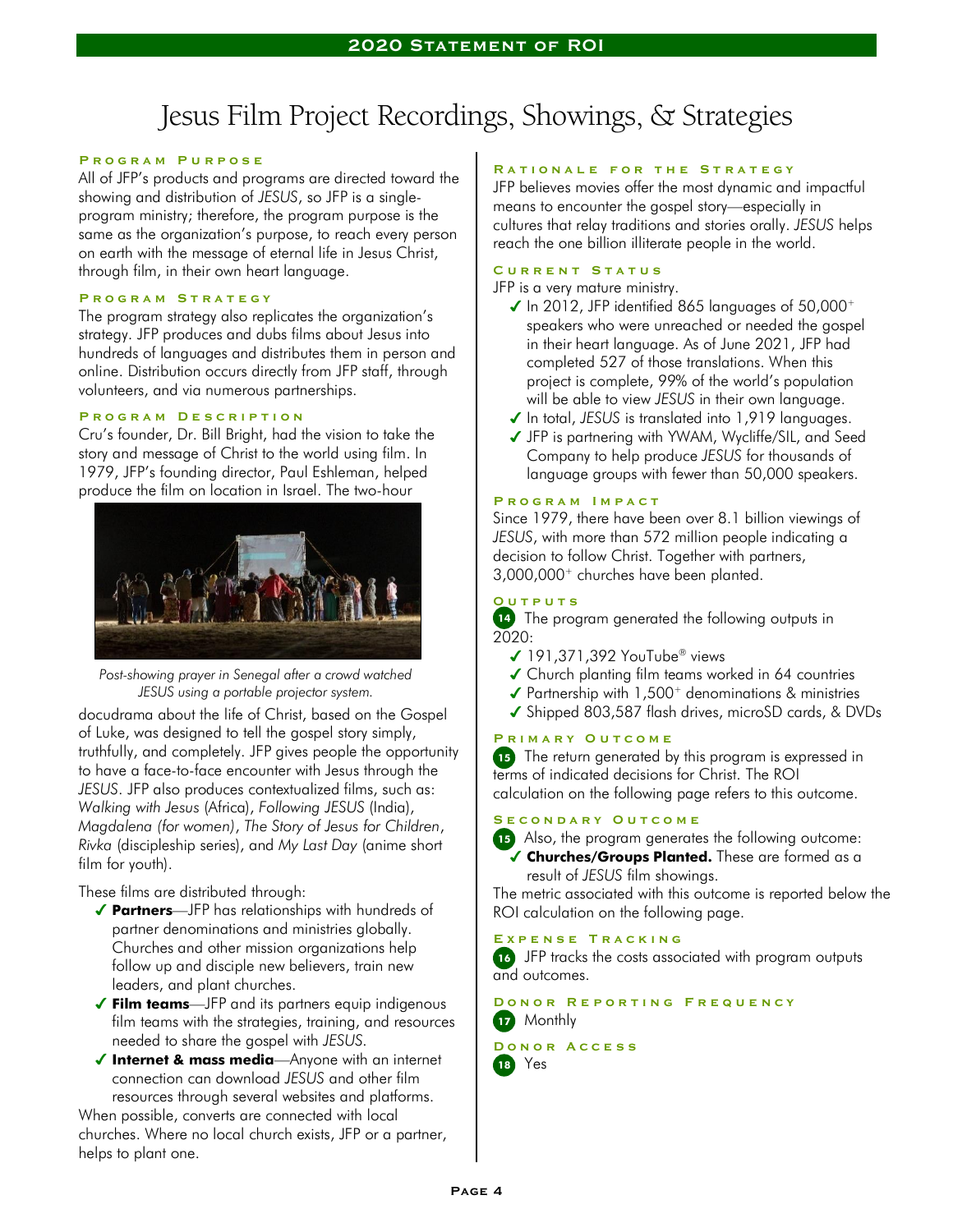### Return on Investment Calculation

#### **O u t c o m e A c h i e v e d**

In 2020, JFP's program—Jesus Film Project Recordings, Showings, & Strategies resulted in 30,121,304 indicated decisions for Christ. An "indicated decision for Christ" is defined as a hand raised, a person coming forward, or a conversation, after a film showing that is a response to an invitation to make a faith decision. If the film is viewed online, an indicated decision is counted as a button clicked or a message sent

by a viewer to JFP. This reported outcome is enhanced via partnerships JFP has with ministries that distribute and show *JESUS* around the world and includes their numbers. JFP does not make estimates for missing data from partners; consequently, it is likely that the number of indicated decisions for Christ is higher than reported here.

#### **DATA COLLECTION METHOD**

Output and outcome data are collected by JFP's teams and field partners around the world. They report the numbers to JFP's field strategy and global partnership teams at JFP headquarters, who then provide the numbers to JFP's business analyst for compilation.

#### **COST OF ACHIEVING THE OUTCOME**

The cost to achieve this outcome was \$62,774,000. Because JFP is a single-program ministry, the program cost is the same as the ministry's total 2020 expenses. It is broken down into 82.8% program expenses, 11.5% fundraising, and 5.7% management and general expenses. JFP's outcome is leveraged by its partnerships with other ministries, thus greatly increasing the number of showings and indicated

decisions resulting from JFP's work. JFP does not have access to its partners' financial information, so those costs are not included in this calculation. If they were, the cost per indicated decision for Christ would be higher.

#### COST PER OUTCOME

Therefore, JFP's cost per outcome is:

#### *\$62,774,000program cost ÷ 30,121,304 indicated decisions for Christ =*

CEC calculated JFP's cost per outcome for prior years: 2019, \$2.80; 2018, \$2.45; 2017, \$1.23; 2016, \$1.14.

#### **RETURN ON INVESTMENT**

The return on investment of a \$1,000 investment by a donor would be:

#### *\$1,000 investment ÷ \$2.08 cost per indicated decision for Christ =*

#### **S e c o n d a r y O u t c o m e**

In addition, the program had the following secondary outcome:

#### *278,052 churches/groups planted*

#### **C o n f i d e n c e R a t i n g**

CEC's estimated confidence that the ROI calculation is reasonably accurate is:

**Low High**

| a wu mgmur. |                           |
|-------------|---------------------------|
|             | <b>Cost Per Outcome</b>   |
|             | per indicated<br>decision |

| Return on \$1,000 Investment |                                      |  |
|------------------------------|--------------------------------------|--|
| 480                          | indicated<br>decisions for<br>Christ |  |





*Program Cost*

*\$62,774,000*

<sup>&</sup>lt;sup>1</sup> The cost per outcome significantly increased after 2017 because JFP reviewed and improved its global statistical procedures, resulting in a lower, but more accurate, count of indicated decisions. Also, it has shifted emphasis to more difficult-to-reach areas of the world where the response rate per number of exposures is lower.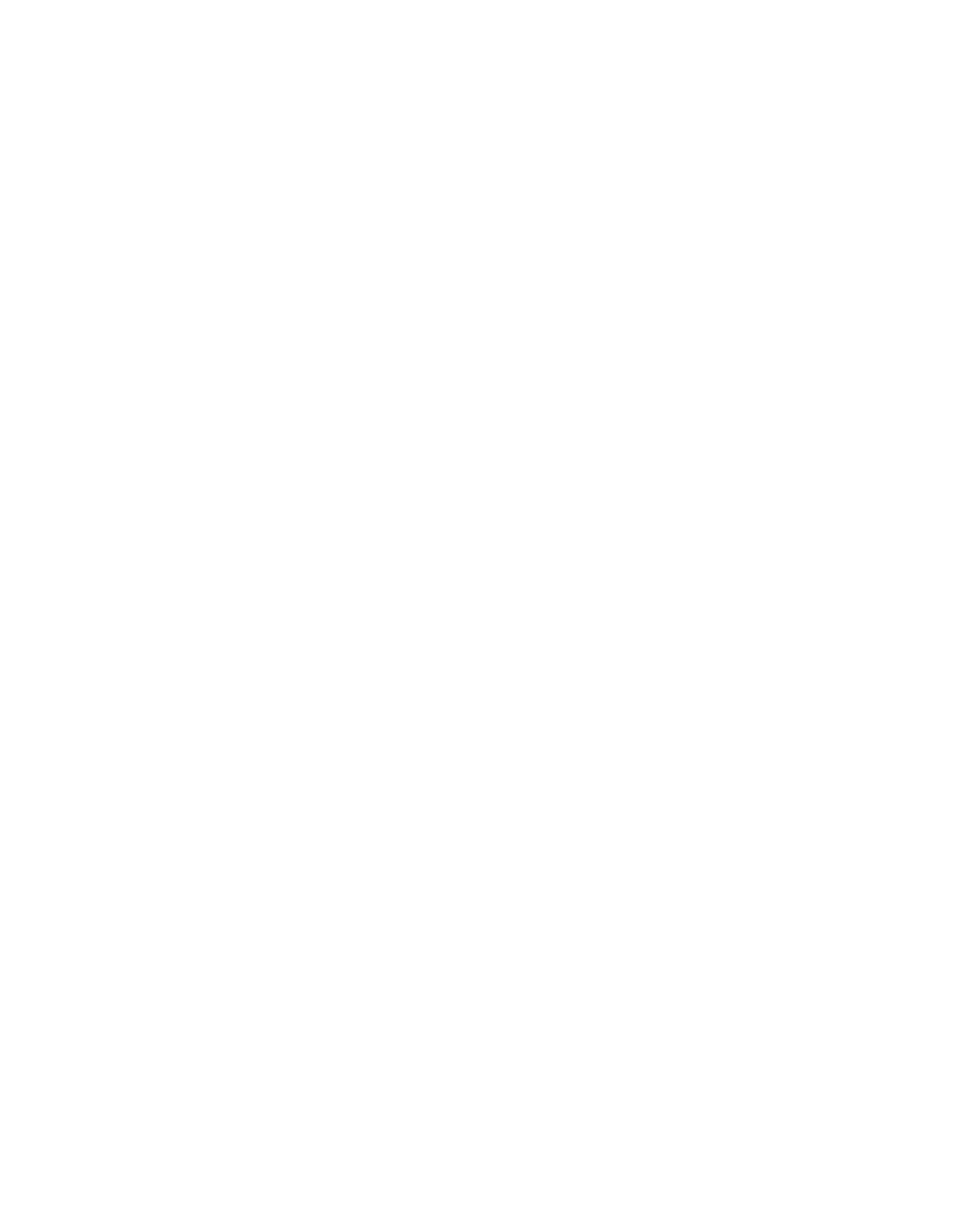### **A p p e n d i x A** ROI Ministry Standards

ROI Ministry has established 18 standards—13 for the organization and 5 for the program on which "return on investment" is calculated—that it expects its "Top 10" ministries to meet. These standards are strongly recommended, though ROIM recognizes that circumstances may exist where variations are warranted. The organization's compliance to these standards is shown on pages 2 and 3, by numbered, colored symbols.

#### **STANDARDS FOR THE ORGANIZATION**

#### **Christian**

- 1. The organization has a statement of faith consistent with historic Christian creeds.
- 2. The organization subscribes to The Lausanne Covenant of 1974.
- 3. The organization's leadership manifests a personal commitment to Jesus Christ and is actively involved in a local church congregation.

#### **Governance**

- 4. The organization has an active board of directors with at least five members.
- 5. The board has no more than two non-independent members, and it has at least four independent members for every one non-independent member. An independent member is one who is not an employee or contractor, has no familial relation to any employee, and has no familial relation to another board member.
- 6. The board meets at least two times per year and at least one of those meetings is in-person.

#### **Financial**

- 7. The organization prepares financial statements according to GAAP and complies with FASB standards.
- 8. Financial statements are provided to the board on a regular schedule.
- 9. The organization has implemented internal accounting controls to prevent and detect fraud and financial misstatements, including:
	- a. Opening mail and receiving checks, preparation of bank deposits, and recording accounting entries are separated duties performed by different persons or by two persons who monitor each other's work.
	- b. Reporting any variations from GAAP reporting requirements within financial statements.
	- c. Having financial statements prepared by an accountant without undue influence from management.

#### **Transparency**

- 10. The organization makes its financial statements or Form 990 available to the public.
- 11. The organization responds appropriately to external requests for information.

#### **Legal**

- 12. The organization has 501(c)(3) tax-exempt status with the IRS.
- 13. The organization has existed in its current form for at least three years.

#### **STANDARDS FOR THE PROGRAM**

#### **Program Effectiveness**

- 14. Outputs for the program are measured and reported to its donors.
- 15. At least one primary outcome for the program is identified, and possibly some secondary outcomes, and efforts are made to measure or estimate these.
- 16. Costs associated with program outputs and outcomes are tracked.

#### **Reporting & Access**

- 17. The organization reports to its donors on the program's progress and performance at least semi-annually.
- 18. The organization provides donors access to the program's operations.

*ROI Ministry used the professional services of Calvin Edwards & Company to develop these standards. Ver. 1.4, May 2020.*